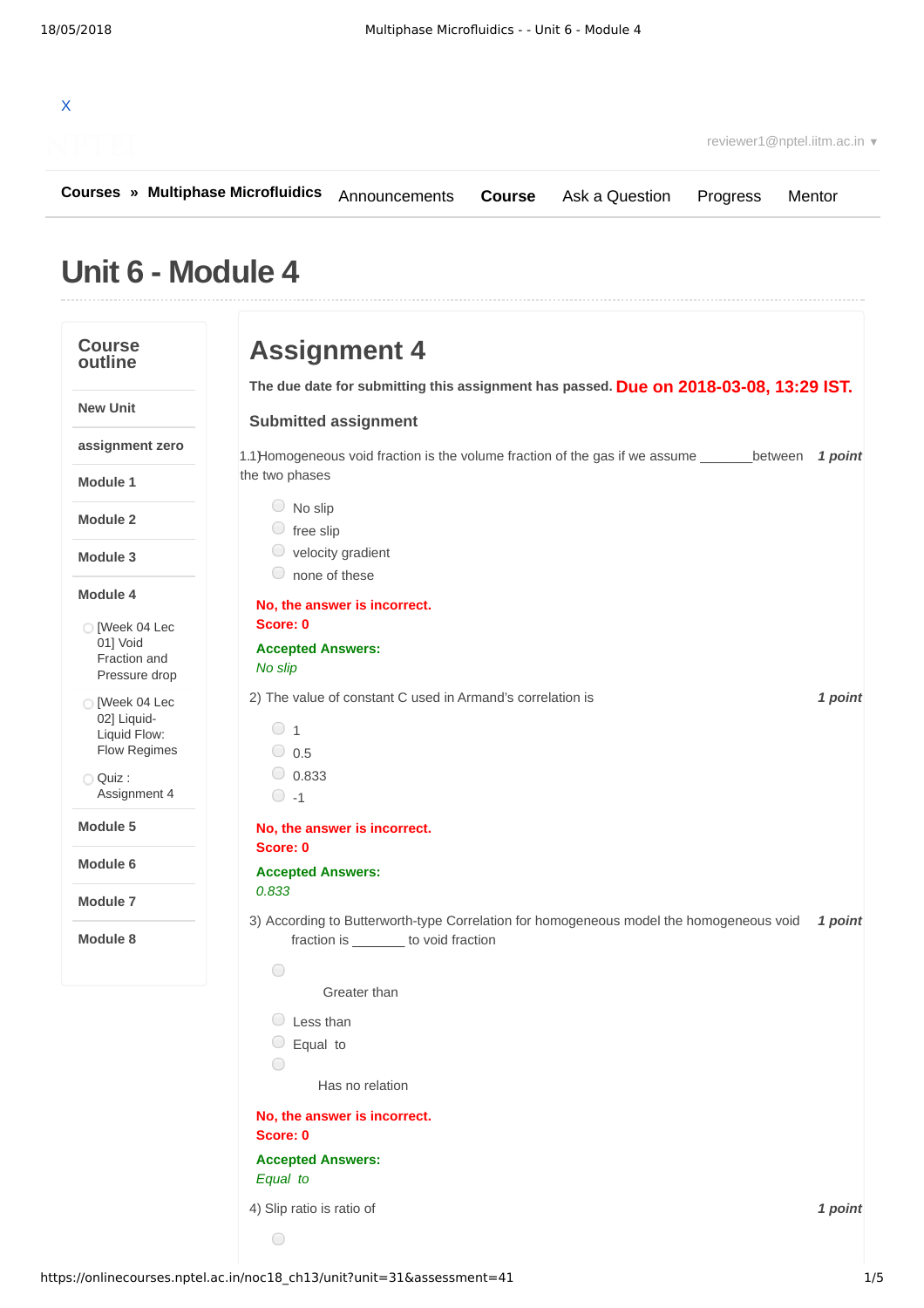| Multiphase Microfluidics - - Unit 6 - Module 4                                              |         |
|---------------------------------------------------------------------------------------------|---------|
| Liquid to gas velocity ratio                                                                |         |
| $\bigcirc$                                                                                  |         |
| Liquid to gas volume ratio                                                                  |         |
| $\bigcirc$<br>Gas to liquid volume ratio                                                    |         |
| Gas to Liquid velocity ratio                                                                |         |
| No, the answer is incorrect.                                                                |         |
| Score: 0                                                                                    |         |
| <b>Accepted Answers:</b><br>Gas to Liquid velocity ratio                                    |         |
| 5) What is hydraulic diameter $(D_H)$ for square channel (Where D is the channel dimension) | 1 point |
| $\bigcirc$ 0.5D                                                                             |         |
| ⊙ p                                                                                         |         |
| $\bigcirc$ 2D                                                                               |         |
| $\bigcirc$ 0                                                                                |         |
| No, the answer is incorrect.<br>Score: 0                                                    |         |
| <b>Accepted Answers:</b>                                                                    |         |
| D                                                                                           |         |
| $6)$ $X^2$ in Lockhart-Martinelli correlation is the ratio of                               | 1 point |
| $\bigcirc$                                                                                  |         |
| Pressure drop for gas-only flow to pressure drop for liquid-only flow                       |         |
| $\bigcirc$                                                                                  |         |
| Pressure drop for liquid-only flow to pressure drop for gas-only flow                       |         |
| $\bigcirc$<br>Liquid velocity gradient to gas velocity gradient                             |         |
| Gas velocity gradient to liquid velocity gradient                                           |         |
| No, the answer is incorrect.<br>Score: 0                                                    |         |
| <b>Accepted Answers:</b>                                                                    |         |
| Pressure drop for liquid-only flow to pressure drop for gas-only flow                       |         |
| 7) The total pressure drop at steady state is sum of                                        | 1 point |
| $\circ$ Accelerational pressure drop                                                        |         |
| Hydrostatic pressure drop                                                                   |         |
| Frictional pressure drop                                                                    |         |
| $\Box$ All of the above                                                                     |         |
| No, the answer is incorrect.<br>Score: 0                                                    |         |
| <b>Accepted Answers:</b>                                                                    |         |
| All of the above                                                                            |         |
| 8) For water flowing in a circular channel of diameter 1 mm with velocity 1 point           |         |
| of 0.16 m/s having density of 1000 k/m <sup>3</sup> and dynamic viscosity of 1cP, the       |         |
| fanning friction factor(f) is                                                               |         |
| $\circ$ 0.001                                                                               |         |
| $\bigcirc$ 0.1                                                                              |         |

 $\circ$  1

**No, the answer is incorrect. Score: 0**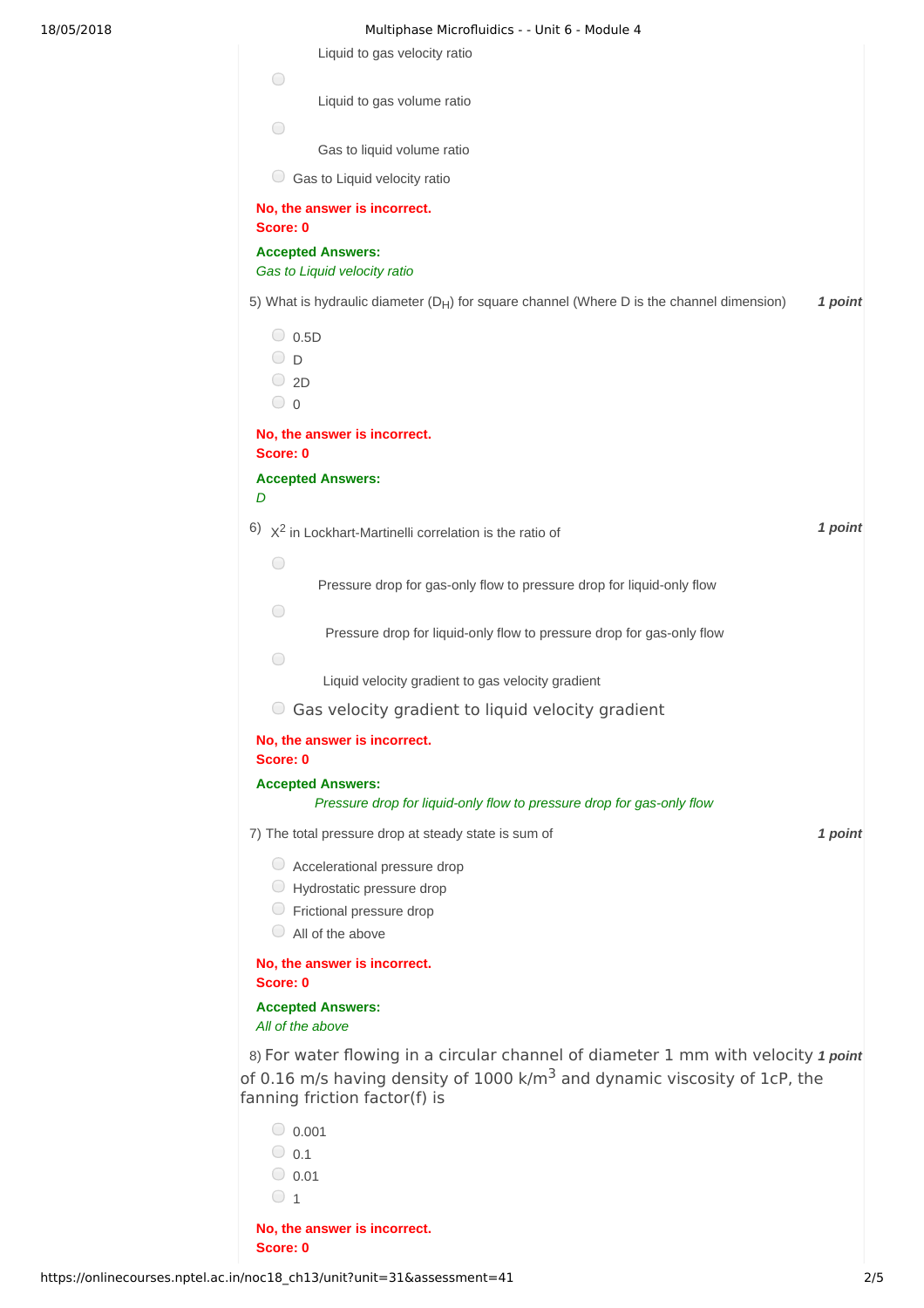**Accepted Answers:** *0.1*

9) *1 point* For water flowing in a circular channel of diameter 100 mm with velocity of 0.16 m/s having density of 1000  $k/m<sup>3</sup>$  and dynamic viscosity of 1cP, the fanning friction factor(f) is

 $\bigcirc$  0.005  $_0.001$  $\bigcirc$  0.002  $0.007$ **No, the answer is incorrect. Score: 0 Accepted Answers:** *0.007* <sup>10</sup>Consider a capillary tube of diameter 0.2 mm for mass flux of 1000 kg/m<sup>2</sup>.s. obtain the two <sup>1</sup> point phase pressure drop for quality of 0.3. Given for system viscosity of gas and liquid are  $1.8 \times 10^{-5}$  kg/m.s and 0.001 kg/m.s respectively and density of gas and liquid as 2.4 kg/m<sup>3</sup> and 1000 kg/m<sup>3</sup>  $\bigcirc$ 47.45×10 -5  $\bigcirc$  $50.35 \times 10^{-5}$  $\bigcirc$  $56.75 \times 10^{-5}$  $\bigcirc$ 53.70×10 -5 **No, the answer is incorrect. Score: 0 Accepted Answers:** *47.45×10 -5* 11) *1 point* Flow regimes in liquid-liquid flow depends on  $\bigcirc$ Contact pattern of fluids at the inlet  $\bigcirc$ Wetting properties of the two fluids  $\bigcap$ Interfacial tension All of the above **No, the answer is incorrect. Score: 0 Accepted Answers:** *All of the above*

12) *1 point* Mode of liquid-liquid flow operations in T-junction can be

Cross flowing

Perpendicular flowing

Head-on flow

 $\bigcirc$ 

 $\bigcirc$ 

 $\bigcirc$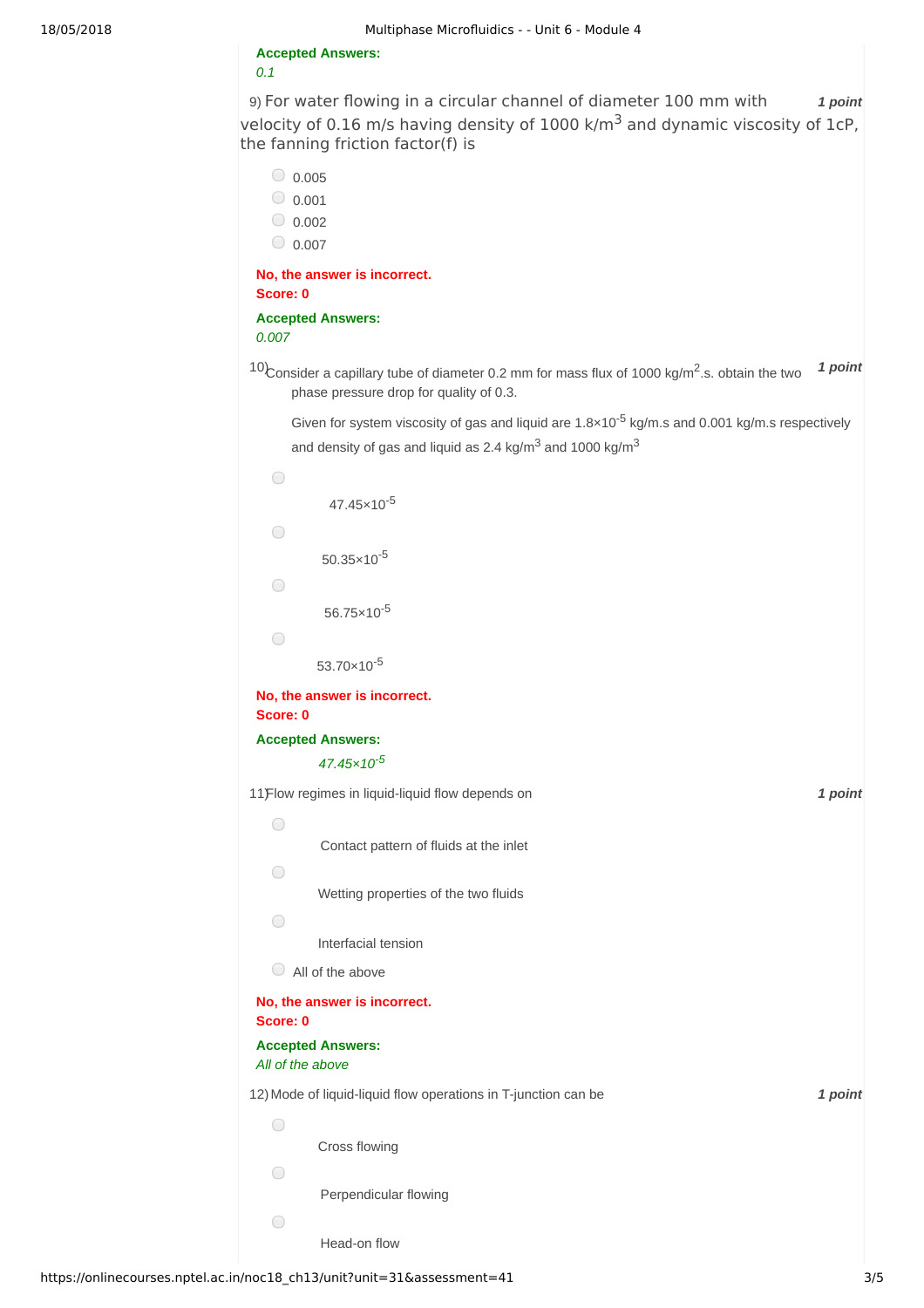| No, the answer is incorrect.<br>Score: 0                                                                                                        |         |
|-------------------------------------------------------------------------------------------------------------------------------------------------|---------|
| <b>Accepted Answers:</b><br>All of the above                                                                                                    |         |
| 13)At high flow rates of phases in flow focusing devices, which of the following regime is<br>observed?                                         | 1 point |
| $\bigcirc$ Dripping<br>$\circ$ Squeezing<br>Jetting<br>$\cup$<br>$\bigcirc$ Flooding                                                            |         |
| No, the answer is incorrect.<br>Score: 0                                                                                                        |         |
| <b>Accepted Answers:</b><br><b>Jetting</b>                                                                                                      |         |
| 14) A liquid flow in long cylinder breaks into small droplet due to                                                                             | 1 point |
| $\bigcirc$<br>Kelvin Helmholtz instability                                                                                                      |         |
| O<br>Drift mirror instability                                                                                                                   |         |
| ◯                                                                                                                                               |         |
| Richtmyer-Meshkov instability<br>Plateau Rayleigh instabilty                                                                                    |         |
| No, the answer is incorrect.<br>Score: 0                                                                                                        |         |
| <b>Accepted Answers:</b><br>Plateau Rayleigh instabilty                                                                                         |         |
| 15) The void fraction in microchannel can be measured by                                                                                        | 1 point |
| ○ Photographic analysis<br>○ Electrical resistance tomography (ERT)<br>○ Electrical capacitance tomography (ECT)<br>$\bigcirc$ All of the above |         |
| No, the answer is incorrect.<br>Score: 0                                                                                                        |         |
| <b>Accepted Answers:</b><br>All of the above                                                                                                    |         |